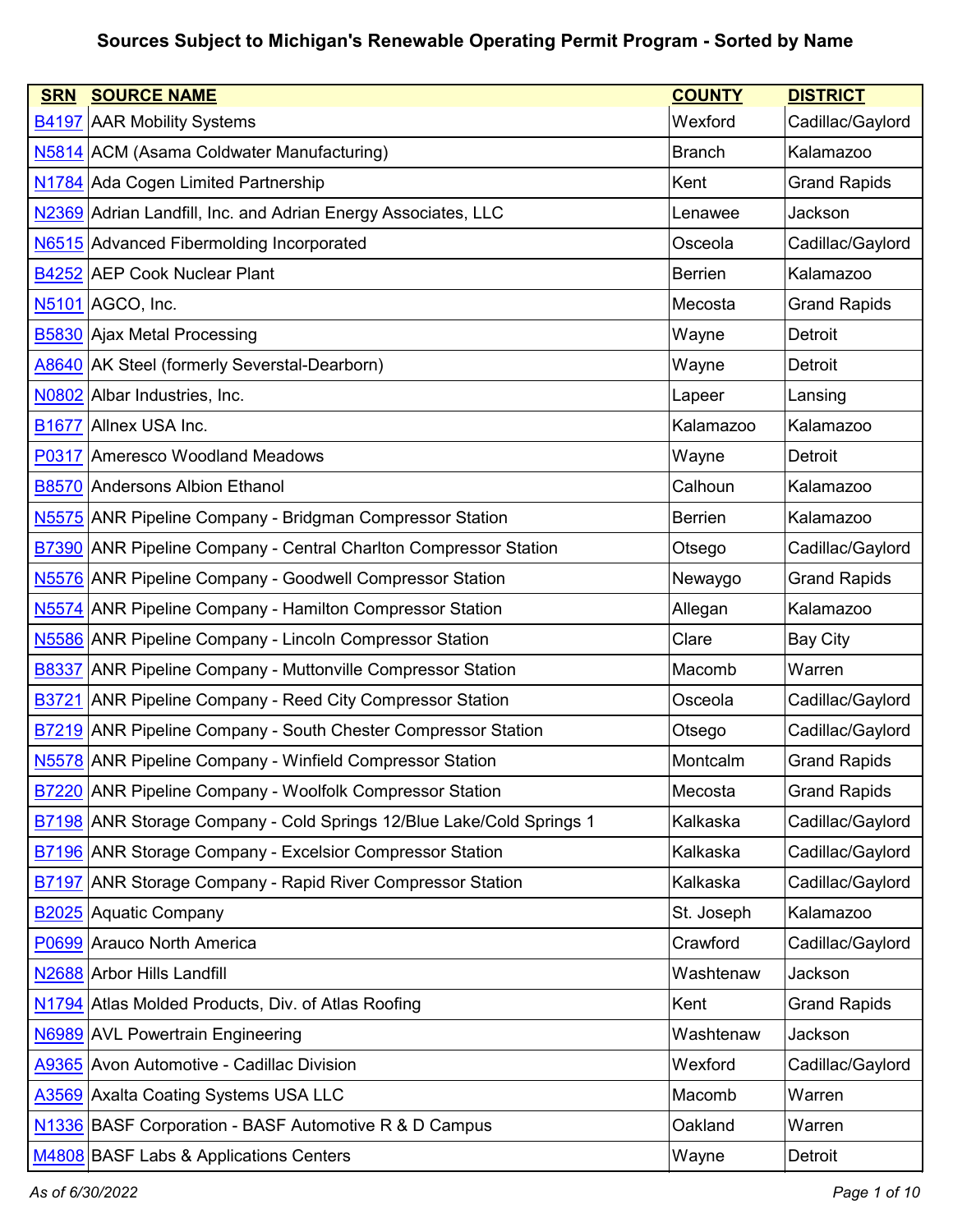| <b>SRN</b>        | <b>SOURCE NAME</b>                                                       | <b>COUNTY</b> | <b>DISTRICT</b>     |
|-------------------|--------------------------------------------------------------------------|---------------|---------------------|
|                   | P0089 BASF Toda America LLC                                              | Calhoun       | Kalamazoo           |
|                   | <b>B4359 BASF Wyandotte - Chemical Plants</b>                            | Wayne         | Detroit             |
|                   | M4777 BASF Wyandotte - Plastic Plants                                    | Wayne         | Detroit             |
|                   | N3748 Belding Tank Technologies                                          | Ionia         | <b>Grand Rapids</b> |
|                   | N2896 BFI and Gas Recovery Systems - C & C Landfill                      | Calhoun       | Kalamazoo           |
|                   | N1722 Biewer Sawmill Incorporated                                        | Missaukee     | Cadillac/Gaylord    |
|                   | N6226 Brembo North America, Inc.                                         | Calhoun       | Kalamazoo           |
| <b>N5987</b>      | <b>Brent Run Landfill</b>                                                | Genesee       | Lansing             |
| <b>B2247</b>      | <b>Buckeye Terminals - Detroit Terminal</b>                              | Wayne         | Detroit             |
| <b>B2987</b>      | Buckeye Terminals - River Rouge Terminal                                 | Wayne         | Detroit             |
| N6251             | Cabot Corporation and Air Products and Chemicals, Inc.                   | Midland       | <b>Bay City</b>     |
| B <sub>2178</sub> | Cadillac Casting, Incorporated                                           | Wexford       | Cadillac/Gaylord    |
|                   | N1395 Cadillac Renewable Energy                                          | Wexford       | Cadillac/Gaylord    |
|                   | P0270 Canton Renewables                                                  | Wayne         | <b>Detroit</b>      |
|                   | N8035 Capital Region Airport Authority                                   | Clinton       | Lansing             |
|                   | <b>B2169</b> Carmeuse Lime (River Rouge Facility)                        | Wayne         | Detroit             |
|                   | K2460 Central Michigan University                                        | Isabella      | <b>Bay City</b>     |
| N <sub>2804</sub> | Central Sanitary Landfill                                                | Montcalm      | <b>Grand Rapids</b> |
| N <sub>2155</sub> | Chrysler Group - Jefferson North Assembly Plant                          | Wayne         | Detroit             |
| N5991             | <b>Citizens Disposal Landfill</b>                                        | Genesee       | Lansing             |
| N <sub>2952</sub> | City Environmental - Hastings Sanitary Service                           | <b>Barry</b>  | <b>Grand Rapids</b> |
|                   | N5988 City Environmental Services Incorporated of Waters                 | Crawford      | Cadillac/Gaylord    |
|                   | N6004 City Of Midland Utilities Division                                 | Midland       | <b>Bay City</b>     |
| N6731             | <b>CMS Generation - Kalamazoo River Generating Station</b>               | Kalamazoo     | Kalamazoo           |
|                   | N6526 CMS Generation Michigan Power, LLC - Livingston Generating Station | Otsego        | Cadillac/Gaylord    |
| B6175             | Coding Products, Incorporated                                            | Kalkaska      | Cadillac/Gaylord    |
| N3920             | Consumers Energy - Freedom Compressor Station                            | Washtenaw     | Jackson             |
|                   | N6626 Consumers Energy - Jackson Generating Station                      | Jackson       | Jackson             |
| B <sub>2835</sub> | Consumers Energy - JH Campbell Plant                                     | Ottawa        | <b>Grand Rapids</b> |
| N <sub>2901</sub> | Consumers Energy - Muskegon River Compressor Station                     | Clare         | <b>Bay City</b>     |
| N <sub>1099</sub> | Consumers Energy - Northville Compressor                                 | Wayne         | Detroit             |
| N5792             | <b>Consumers Energy - Overisel Compressor Station</b>                    | Allegan       | Kalamazoo           |
| N <sub>5573</sub> | Consumers Energy - White Pigeon Compressor                               | St. Joseph    | Kalamazoo           |
|                   | <b>B6636</b> Consumers Energy Company - Ray Compressor Station           | Macomb        | Warren              |
| <b>B6637</b>      | Consumers Energy Company - St. Clair Compressor Station                  | St. Clair     | Warren              |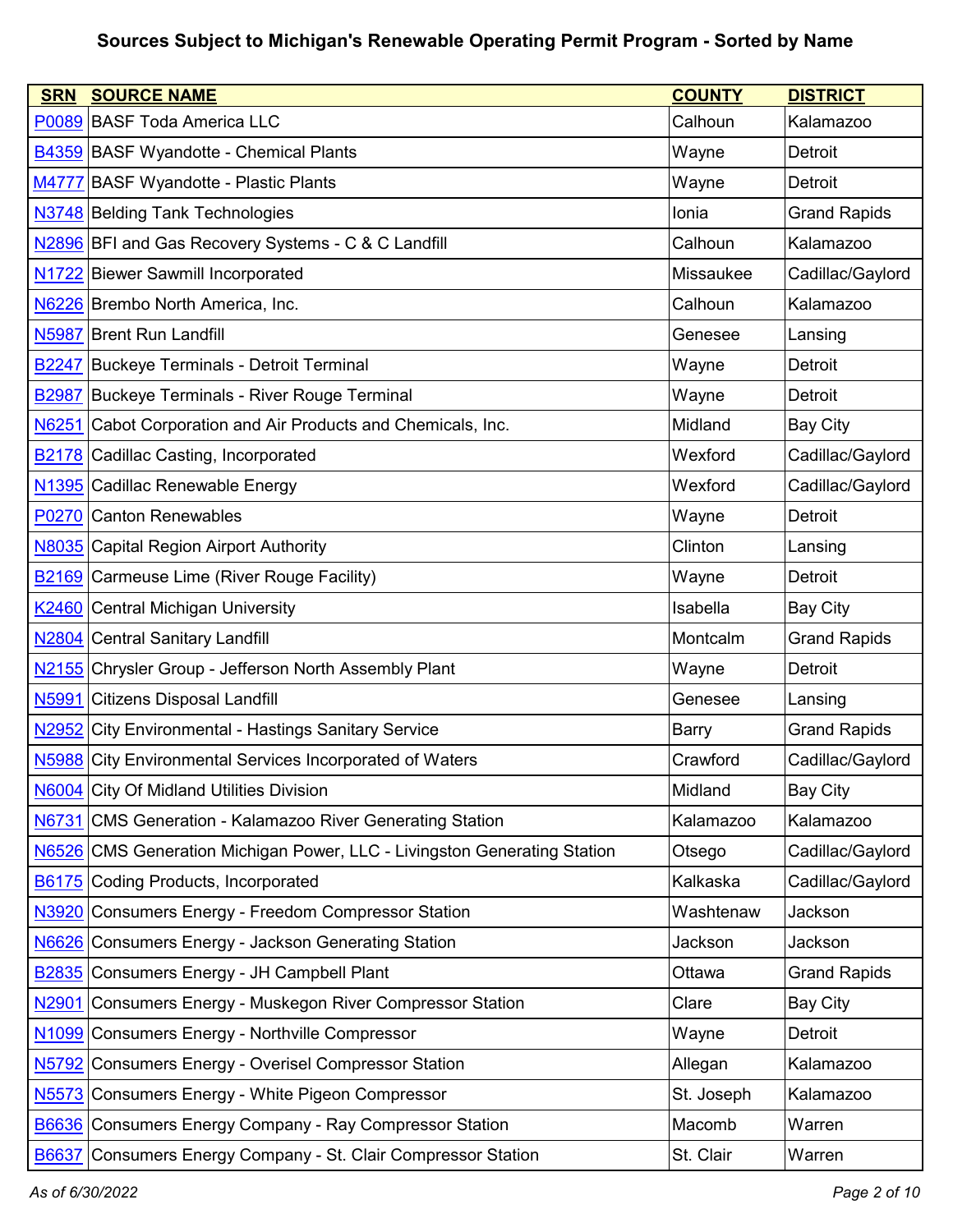| <b>SRN</b>        | <b>SOURCE NAME</b>                                                    | <b>COUNTY</b> | <b>DISTRICT</b>     |
|-------------------|-----------------------------------------------------------------------|---------------|---------------------|
|                   | <b>B2840</b> Consumers Energy Company- Karn Facility                  | Bay           | <b>Bay City</b>     |
|                   | P1028 Corteva Agriscience LLC                                         | Midland       | <b>Bay City</b>     |
| B4942             | Corteva Agriscience LLC - Harbor Beach Operations                     | Huron         | <b>Bay City</b>     |
|                   | <b>B1909</b> CWC Textron                                              | Muskegon      | <b>Grand Rapids</b> |
|                   | N6033 Dafter Sanitary Landfill Inc                                    | Chippewa      | Marquette           |
|                   | <b>D8065</b> Dart Container Corporation of Michigan                   | Ingham        | Lansing             |
|                   | N2940 DCP Antrim Gas LLC - South Chester CO2 Removal Facility         | Otsego        | Cadillac/Gaylord    |
| P <sub>1027</sub> | DDP Specialty Electronic Materials US, Inc.                           | Midland       | <b>Bay City</b>     |
| N6631             | Dearborn Industrial Generation                                        | Wayne         | Detroit             |
|                   | <b>B1476 Decorative Panels International</b>                          | Alpena        | Cadillac/Gaylord    |
|                   | N6035 Delta Solid Waste Management Authority                          | Delta         | Marquette           |
|                   | N1192 DENSO Manufacturing Michigan                                    | Calhoun       | Kalamazoo           |
|                   | A8638 Detroit Diesel                                                  | Wayne         | Detroit             |
|                   | M4174 Detroit Metropolitan Wayne County Airport                       | Wayne         | Detroit             |
|                   | <b>B2814</b> Detroit Thermal Beacon Heating Plant                     | Wayne         | Detroit             |
|                   | <b>B2103</b> Detroit Water and Sewerage Department                    | Wayne         | Detroit             |
|                   | N2383 DGP Inc.                                                        | Sanilac       | <b>Bay City</b>     |
|                   | A4043 Dow Silicones Corporation                                       | Midland       | <b>Bay City</b>     |
| N3391             | DT Midstream - Washington 10 Compressor Station                       | Macomb        | Warren              |
|                   | B2795 DTE Electric Company - Colfax Peaking Facility                  | Livingston    | Lansing             |
|                   | <b>B2798 DTE Electric Company - Delray Power Plant</b>                | Wayne         | <b>Detroit</b>      |
|                   | <b>B4321 DTE Electric Company - Fermi Energy Center</b>               | Monroe        | Jackson             |
|                   | B6145 DTE Electric Company - Greenwood Energy Center                  | St. Clair     | Warren              |
|                   | <b>B2805 DTE Electric Company - Hancock Peaking Facility</b>          | Oakland       | Warren              |
|                   | <b>B2816 DTE Electric Company - Monroe Power Plant</b>                | Monroe        | Jackson             |
|                   | <b>B2808 DTE Electric Company - Northeast Peaking Facility</b>        | Macomb        | Warren              |
| <b>B2802</b>      | DTE Electric Company - Oliver Peaking Facility                        | Huron         | <b>Bay City</b>     |
|                   | <b>B2803</b> DTE Electric Company - Placid Peaking Facility           | Oakland       | Warren              |
| <b>B2807</b>      | DTE Electric Company - Putnam Peaking Facility                        | Tuscola       | <b>Bay City</b>     |
|                   | N6873 DTE Electric Company - Renaissance                              | Montcalm      | <b>Grand Rapids</b> |
|                   | <b>B2810 DTE Electric Company - River Rouge</b>                       | Wayne         | Detroit             |
|                   | <b>B2796 DTE Electric Company - St. Clair/Belle River Power Plant</b> | St. Clair     | Warren              |
|                   | <b>B2806</b> DTE Electric Company - Superior Peaking Station          | Washtenaw     | Jackson             |
|                   | <b>B2811 DTE Electric Company - Trenton Channel</b>                   | Wayne         | Detroit             |
|                   | <b>B2804</b> DTE Electric Company - Wilmot Peaking Facility           | Tuscola       | <b>Bay City</b>     |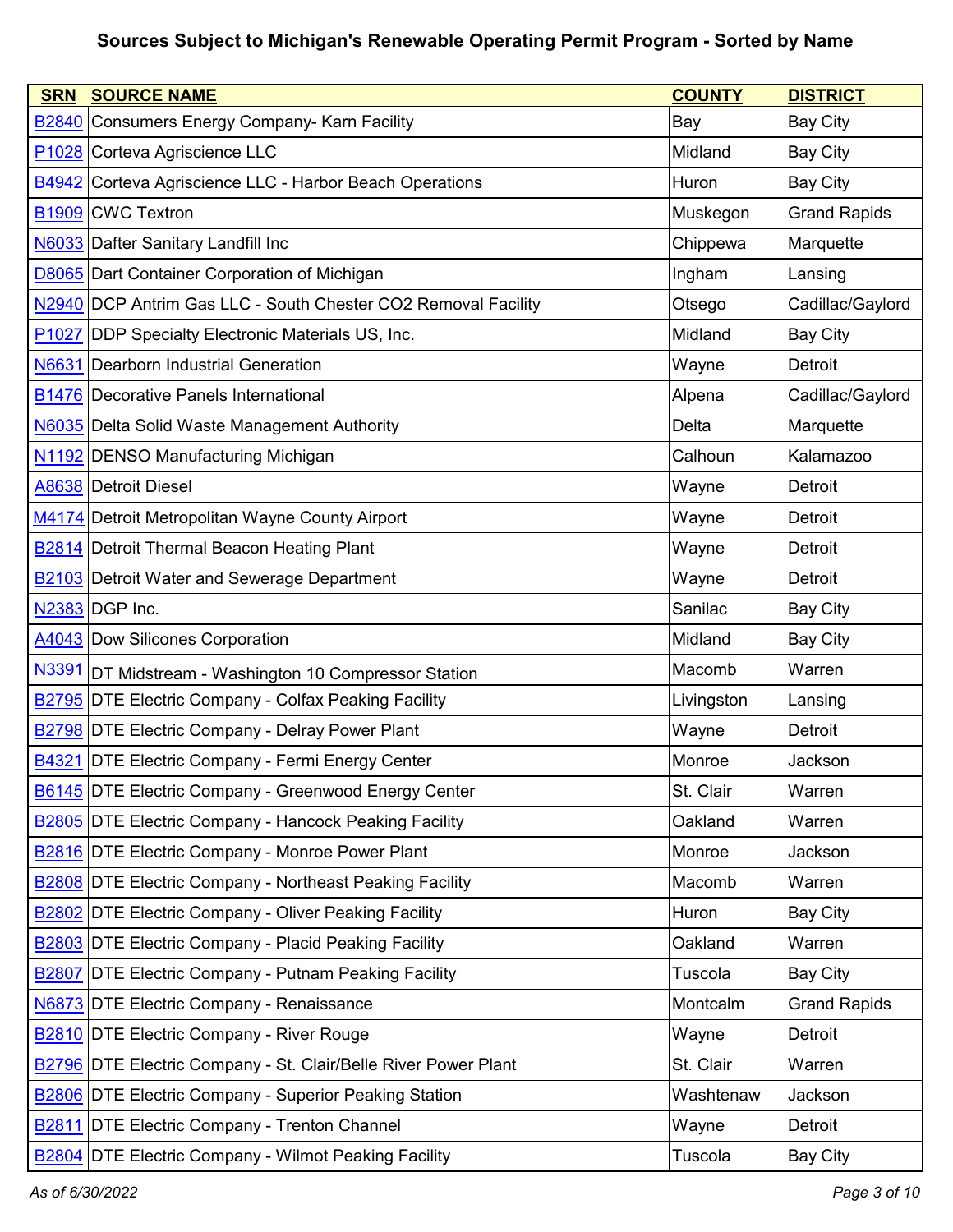| <b>SRN</b>        | <b>SOURCE NAME</b>                                                  | <b>COUNTY</b>  | <b>DISTRICT</b>     |
|-------------------|---------------------------------------------------------------------|----------------|---------------------|
|                   | N5935 DTE Gas Company - Alpena Compressor Station                   | Clare          | <b>Bay City</b>     |
|                   | <b>B6478 DTE Gas Company - Belle River Mills Compressor Station</b> | St. Clair      | Warren              |
|                   | <b>B6480 DTE Gas Company - Columbus Compressor Station</b>          | St. Clair      | Warren              |
|                   | N3341 DTE Gas Company - Kalkaska Compressor Station                 | Kalkaska       | Cadillac/Gaylord    |
|                   | <b>B7221 DTE Gas Company - Milford Compressor Station</b>           | Oakland        | Warren              |
|                   | N3392 DTE Gas Company - Taggart Compressor Station                  | Montcalm       | <b>Grand Rapids</b> |
|                   | N7421 DTE Gas Company - Willow Run Compressor Station               | Washtenaw      | Jackson             |
|                   | N7578 Eagle Industries, Inc.                                        | Oakland        | Warren              |
|                   | N3845 Eagle Valley Recycle and Disposal Facility                    | Oakland        | Warren              |
|                   | N6052 East Jordan Foundry, LLC                                      | Antrim         | Cadillac/Gaylord    |
|                   | N3022 Eaton Rapids Gas Storage System                               | Ingham         | Lansing             |
|                   | $\overline{B4364}$ Edw C Levy, Plant 3                              | Wayne          | Detroit             |
|                   | B4243 Edw C Levy, Plant 6                                           | Wayne          | <b>Detroit</b>      |
|                   | P0408 EES Coke Battery                                              | Wayne          | Detroit             |
|                   | <b>B1827</b> Empire Iron Mining Partnership                         | Marquette      | Marquette           |
|                   | M4782 EQ - Belleville Wayne Disposal & MDTP                         | Wayne          | Detroit             |
|                   | <b>B1754 Ervin Amasteel Division</b>                                | Lenawee        | Jackson             |
|                   | A0884 Escanaba Paper Company                                        | Delta          | Marquette           |
|                   | B6202 E-T-M Enterprises, Inc.                                       | Eaton          | Lansing             |
|                   | B2063 Faurecia Interior Systems Saline                              | Washtenaw      | Jackson             |
|                   | N1436 FCA US LLC - Chrysler Technology Center                       | Oakland        | Warren              |
|                   | N7228 FCA US LLC - Dundee Engine Plant                              | Monroe         | Jackson             |
|                   | M4085 FCA US LLC - Mack Avenue Engine Plant                         | Wayne          | <b>Detroit</b>      |
|                   | B7248 FCA US LLC - Sterling Heights Assembly Plant                  | Macomb         | Warren              |
|                   | B3350 FCA US LLC - Trenton Engine Complex                           | Wayne          | Detroit             |
|                   | <b>B2767 FCA US LLC - Warren Truck Assembly Plant</b>               | Macomb         | Warren              |
| B2757             | <b>FCA US LLC Warren Stamping Plant</b>                             | Macomb         | Warren              |
|                   | N6327 Federal-Mogul Powertrain                                      | Wayne          | Detroit             |
|                   | M4734 Ford Motor Company - Automatic Transmission New Product       | Wayne          | Detroit             |
|                   | M4764 Ford Motor Company - Elm Street Boilerhouse                   | Wayne          | Detroit             |
|                   | N0929 Ford Motor Company - Flat Rock                                | Wayne          | Detroit             |
|                   | B6230 Ford Motor Company - Research & Dev Center                    | Wayne          | Detroit             |
|                   | A8648 Ford Motor Company - Rouge Complex - Dearborn Assembly        | Wayne          | Detroit             |
|                   | A8650 Ford Motor Company - Wayne Assembly and Michigan Truck        | Wayne          | Detroit             |
| N <sub>2407</sub> | <b>Forest Lawn Landfill</b>                                         | <b>Berrien</b> | Kalamazoo           |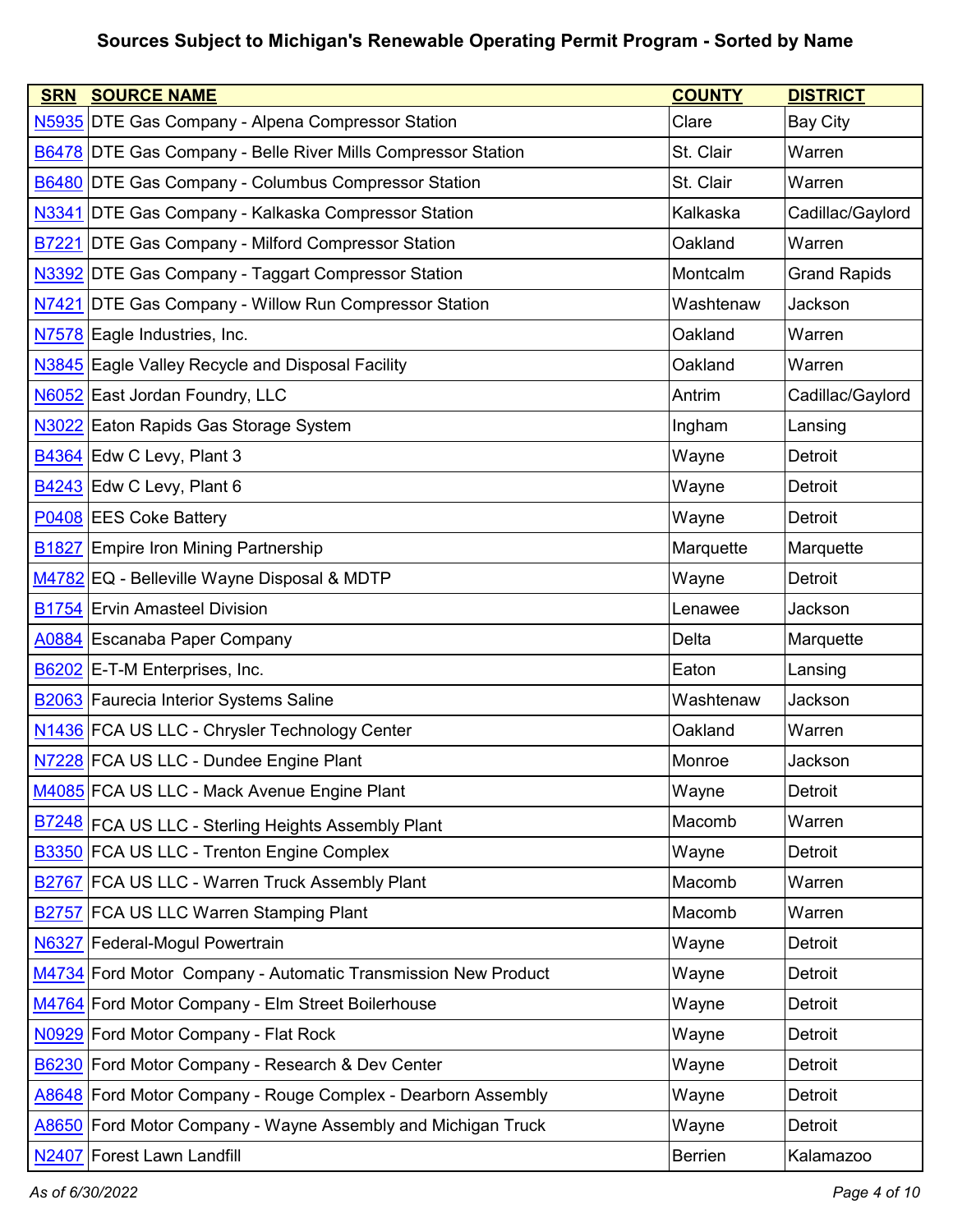| <b>SRN</b>        | <b>SOURCE NAME</b>                                                           | <b>COUNTY</b> | <b>DISTRICT</b>     |
|-------------------|------------------------------------------------------------------------------|---------------|---------------------|
| P0222             | <b>Gas Recovery Systems</b>                                                  | Kalamazoo     | Kalamazoo           |
|                   | M4199 General Motors - Detroit Hamtramck Assembly                            | Wayne         | Detroit             |
| A <sub>1641</sub> | <b>General Motors - Lansing Grand River Assembly</b>                         | Ingham        | Lansing             |
|                   | N6950 General Motors Corporation, LLC - Lansing Delta Township Plant         | Eaton         | Lansing             |
|                   | <b>B1606 General Motors LLC - Flint Assembly</b>                             | Genesee       | Lansing             |
| A5262             | <b>General Motors LLC - Milford Proving Grounds</b>                          | Oakland       | Warren              |
| <b>B7227</b>      | <b>General Motors LLC - Orion Assembly Plant</b>                             | Oakland       | Warren              |
| B4032             | General Motors LLC - Pontiac Engineering Center                              | Oakland       | Warren              |
|                   | B4049 General Motors LLC - Warren Technical Center                           | Macomb        | Warren              |
| B <sub>1991</sub> | General Motors, LLC - Saginaw Metal Casting Operations                       | Saginaw       | <b>Bay City</b>     |
|                   | N3570 Genesee Power Station Limited Partnership                              | Genesee       | Lansing             |
|                   | N <sub>1888</sub> Gentex Corporation                                         | Ottawa        | <b>Grand Rapids</b> |
| <b>B7061</b>      | Gerdau MacSteel Monroe Mill                                                  | Monroe        | Jackson             |
|                   | B4306 Gerdau Special Steel NA - Jackson Mill                                 | Jackson       | Jackson             |
| N6028             | <b>GFL North Michigan Landfill - Elk Run</b>                                 | Presque Isle  | Cadillac/Gaylord    |
| N3261             | <b>Glens Sanitary Landfill</b>                                               | Leelanau      | Cadillac/Gaylord    |
|                   | N5996 Granger Grand River Avenue Landfill                                    | Clinton       | Lansing             |
| <b>N5997</b>      | <b>Granger Wood Street Landfill</b>                                          | Clinton       | Lansing             |
| B <sub>1678</sub> | <b>Graphic Packaging</b>                                                     | Kalamazoo     | Kalamazoo           |
| B <sub>1534</sub> | <b>Graphics Packaging International</b>                                      | Calhoun       | Kalamazoo           |
|                   | N2388 Grayling Generating Station Limited Partnership                        | Crawford      | Cadillac/Gaylord    |
|                   | N7362 Graymont Western Lime Inc                                              | Schoolcraft   | Marquette           |
|                   | A3934 Great Lakes Castings LLC                                               | Mason         | Cadillac/Gaylord    |
|                   | N2430 Great Lakes Composite, LLC                                             | Shiawassee    | Lansing             |
|                   | N3760 Great Lakes Gas Transmission, LP - Compressor Station #10 Naubinway    | Iron          | Marquette           |
| <b>B8573</b>      | Great Lakes Gas Transmission, LP - Compressor Station #11 Boyne Falls        | Charlevoix    | Cadillac/Gaylord    |
| N <sub>5581</sub> | Great Lakes Gas Transmission, LP - Compressor Station #12 Farwell            | Clare         | Bay City            |
|                   | N3818 Great Lakes Gas Transmission, LP - Compressor Station #13 Otisville    | Genesee       | Lansing             |
|                   | N2168 Great Lakes Gas Transmission, LP - Compressor Station #7 Wakefield     | Gogebic       | Marquette           |
|                   | N3758 Great Lakes Gas Transmission, LP - Compressor Station #8 Crystal Falls | Mackinac      | Marquette           |
| N3759             | Great Lakes Gas Transmission, LP - Compressor Station #9 Rapid River         | Delta         | Marquette           |
| <b>B1577</b>      | Grede LLC - Iron Mountain                                                    | Dickinson     | Marquette           |
| B <sub>1877</sub> | Guardian Industries, LLC                                                     | Monroe        | Jackson             |
|                   | N7754 Harbor Foam                                                            | Kent          | <b>Grand Rapids</b> |
|                   | N3634 Harlands Sanitary Landfill / Manistee County Landfill                  | Manistee      | Cadillac/Gaylord    |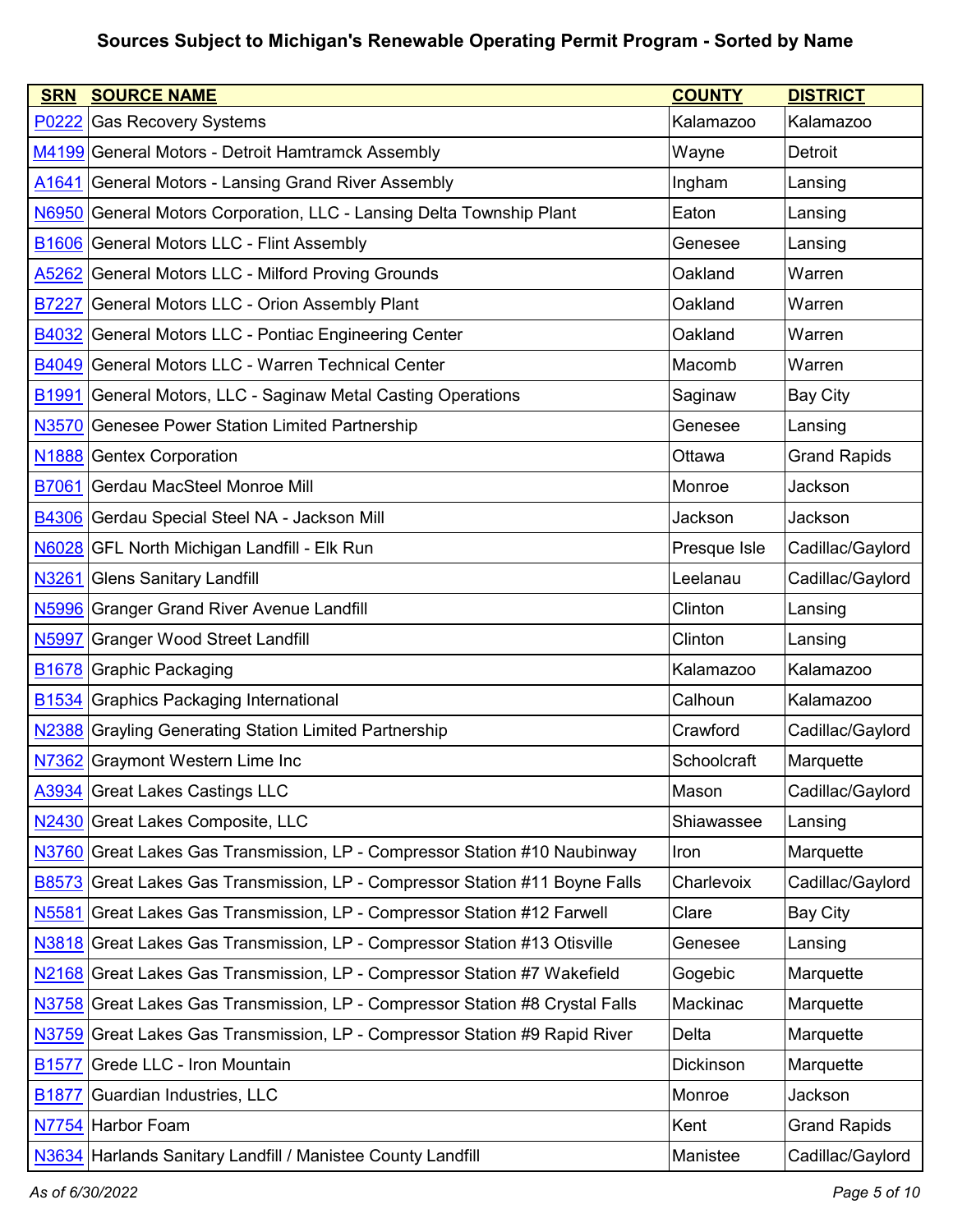| <b>SRN</b>        | <b>SOURCE NAME</b>                                                        | <b>COUNTY</b>    | <b>DISTRICT</b>     |
|-------------------|---------------------------------------------------------------------------|------------------|---------------------|
|                   | B7186 Haworth - Holland                                                   | Allegan          | Kalamazoo           |
|                   | <b>B2644</b> Hemlock Semiconductor Operations LLC and Linde Inc.          | Saginaw          | <b>Bay City</b>     |
| K <sub>1271</sub> | Henry Ford Hospital                                                       | Wayne            | Detroit             |
|                   | N1266 Hillman Power Company                                               | Montmorency      | Cadillac/Gaylord    |
|                   | B7536 Hillsdale Board of Public Utilities                                 | <b>Hillsdale</b> | Jackson             |
| <b>B1477</b>      | Holcim (US) Incorporated DBA Lafarge Alpena Plant                         | Alpena           | Cadillac/Gaylord    |
|                   | P0465 Holland Board of Public Works - Holland Energy Park                 | Ottawa           | <b>Grand Rapids</b> |
|                   | N2586 Holland Board of Public Works, 48th Street Peaking Station          | Allegan          | Kalamazoo           |
|                   | <b>B7093</b> Hound Resources, LLC                                         | Manistee         | Cadillac/Gaylord    |
| A5937             | <b>Howard Miller Clock</b>                                                | Ottawa           | <b>Grand Rapids</b> |
|                   | N5572 Howell Compressor Station                                           | Livingston       | Lansing             |
| B7013             | Huron Casting, Inc. and Blue Diamond Steel Casting, LLC                   | Huron            | <b>Bay City</b>     |
|                   | <b>E5094</b> Hutchinson Antivibration Systems, Inc.                       | Kent             | <b>Grand Rapids</b> |
|                   | A9364 Hutchinson Antivibration Systems, Incorporated                      | Wexford          | Cadillac/Gaylord    |
|                   | N7886 Hyundai-Kia America Technical Center, Inc.                          | Washtenaw        | Jackson             |
|                   | A6220 Intertape Polymer Group                                             | St. Clair        | Warren              |
| <b>B6027</b>      | Inteva Products Adrian Operations                                         | Lenawee          | Jackson             |
| <b>B7222</b>      | Jaguar Energy LLC - Frederic 15 Gas Sweetening Plant                      | Crawford         | Cadillac/Gaylord    |
|                   | N6039 K & W Landfill Inc                                                  | Ontonagon        | Marquette           |
| A <sub>1991</sub> | Kalsec, Inc.                                                              | Kalamazoo        | Kalamazoo           |
| P0677             | Kawasaki Motors Corp., USA                                                | Kent             | <b>Grand Rapids</b> |
|                   | N1324 Kent County DPW South Kent Landfill                                 | Kent             | <b>Grand Rapids</b> |
|                   | N1604 Kent County Waste To Energy Facility                                | Kent             | <b>Grand Rapids</b> |
|                   | B7205 Knauf Insulation, Inc.                                              | Calhoun          | Kalamazoo           |
|                   | N2079 Lacks Industries, 52nd Street                                       | Kent             | <b>Grand Rapids</b> |
|                   | N0895 Lacks Industries, Airlane Road                                      | Kent             | <b>Grand Rapids</b> |
|                   | <b>B7625</b> Lafata Enterprises Inc.                                      | Macomb           | Warren              |
|                   | B4292 Lambda Energy Resources, LLC - Kalkaska Gas Plant                   | Kalkaska         | Cadillac/Gaylord    |
|                   | B4260 L'Anse Warden Electric Company, LLC                                 | Baraga           | Marquette           |
| <b>B4001</b>      | Lansing Board of Water & Light - Erickson Station                         | Eaton            | Lansing             |
| <b>B2647</b>      | Lansing Board of Water & Light - REO Town Plant                           | Ingham           | Lansing             |
|                   | <b>B7294</b> Lear Corporation EEDS & Interiors - Renosol Seating Facility | Clare            | <b>Bay City</b>     |
|                   | N2812 LexaMar Corporation                                                 | Charlevoix       | Cadillac/Gaylord    |
|                   | N0780 Louisiana-Pacific Corporation - Newberry Plant                      | Luce             | Marquette           |
|                   | N1315 Louisiana-Pacific Corporation - Sagola Plant                        | Dickinson        | Marquette           |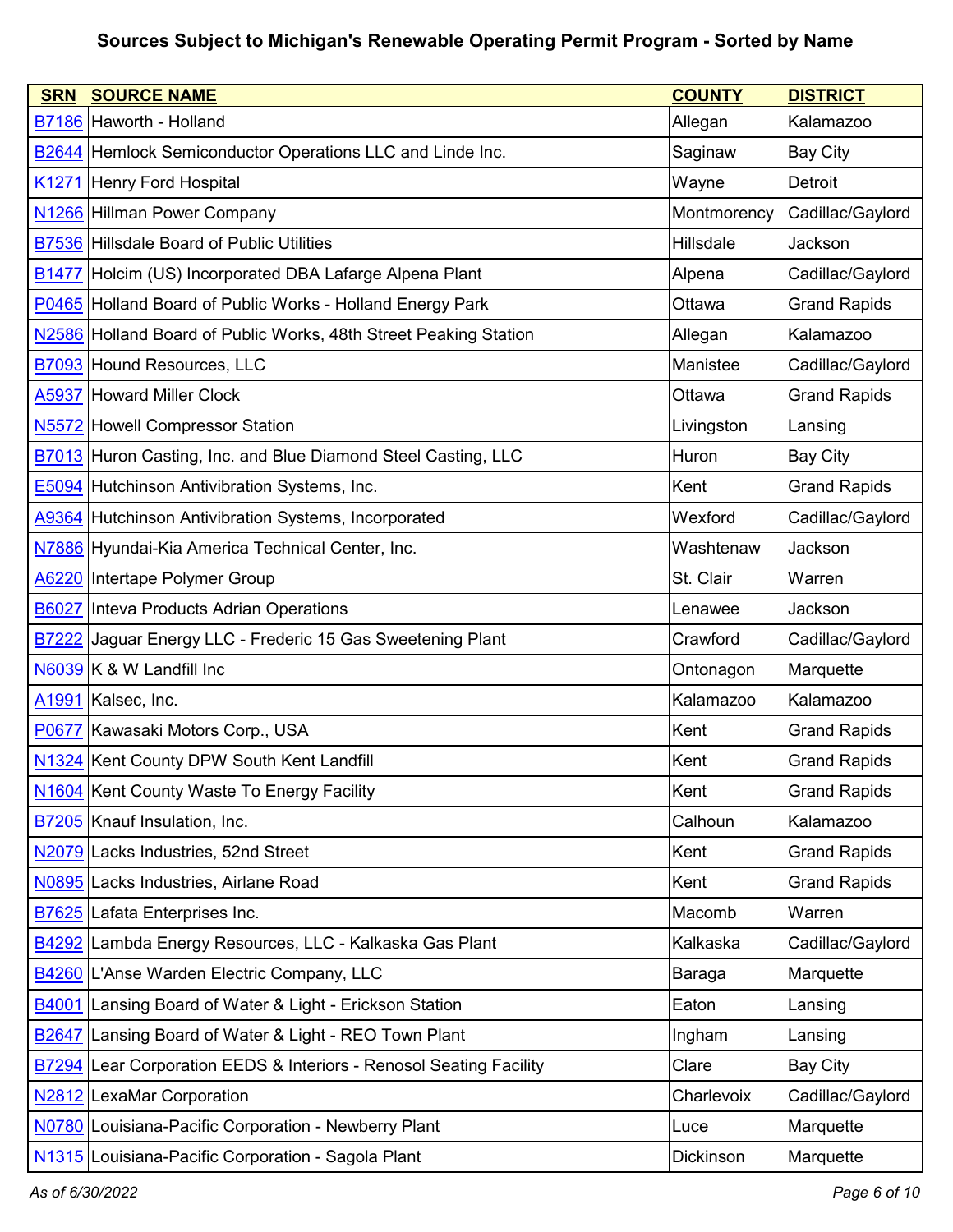| <b>SRN</b>        | <b>SOURCE NAME</b>                                              | <b>COUNTY</b>  | <b>DISTRICT</b>     |
|-------------------|-----------------------------------------------------------------|----------------|---------------------|
| N <sub>5599</sub> | Lyons Industries                                                | Cass           | Kalamazoo           |
|                   | P0429 Magna DexSys (Delta Exterior Systems)                     | Eaton          | Lansing             |
|                   | N5056 Magna Mirrors - Newaygo                                   | Newaygo        | <b>Grand Rapids</b> |
| A4302             | MAHLE Industries                                                | Muskegon       | <b>Grand Rapids</b> |
|                   | B9073 Marathon Petroleum - Niles                                | <b>Berrien</b> | Kalamazoo           |
|                   | A9831 Marathon Petroleum Company LP                             | Wayne          | Detroit             |
|                   | P0668 Marquette Board of Light & Power                          | Marquette      | Marquette           |
|                   | A3900 Martin Marietta Magnesia Specialities, LLC                | Manistee       | Cadillac/Gaylord    |
|                   | N1316 Mayco International, LLC                                  | Macomb         | Warren              |
| A8217             | McLaren Performance Technologies                                | Wayne          | Detroit             |
|                   | A5858 Mead Johnson & Co.                                        | Ottawa         | <b>Grand Rapids</b> |
| A6497             | Meridian Brick - Michigan Plant                                 | Shiawassee     | Lansing             |
|                   | N5866 Metal Technologies - Ravenna Casting Center               | Muskegon       | <b>Grand Rapids</b> |
|                   | <b>B2015</b> Metal Technologies - Three Rivers Gray Iron        | St. Joseph     | Kalamazoo           |
|                   | N1966 Michigan Automotive Compressor, Inc.                      | Jackson        | Jackson             |
| <b>N6037</b>      | Michigan Environs Inc.                                          | Menominee      | Marquette           |
|                   | N3078 Michigan Foam Products, LLC                               | Kent           | <b>Grand Rapids</b> |
| N4975             | Michigan Power Limited Partnership                              | Mason          | Cadillac/Gaylord    |
|                   | N7113 Michigan Public Power Agency - Kalkaska CT No. 1          | Kalkaska       | Cadillac/Gaylord    |
|                   | K3249 Michigan State University                                 | Ingham         | Lansing             |
|                   | <b>B1493</b> Michigan Sugar Company - Bay City Factory          | Bay            | <b>Bay City</b>     |
|                   | B2875 Michigan Sugar Company - Caro Factory                     | Tuscola        | <b>Bay City</b>     |
| <b>B2876</b>      | Michigan Sugar Company - Croswell Factory                       | Sanilac        | <b>Bay City</b>     |
| B <sub>2873</sub> | Michigan Sugar Company - Sebewaing                              | Huron          | <b>Bay City</b>     |
| <b>B6527</b>      | <b>Midland Cogeneration Venture</b>                             | Midland        | <b>Bay City</b>     |
|                   | N0034 Molded Plastic Industries, Inc.                           | Ingham         | Lansing             |
|                   | N8248 Montmorency-Oscoda-Alpena Waste Management Authority      | Montmorency    | Cadillac/Gaylord    |
|                   | N0879 Morgan Olson                                              | St. Joseph     | Kalamazoo           |
|                   | <b>B1824</b> Morton International Incorporated                  | Manistee       | Cadillac/Gaylord    |
| N6011             | Muskegon County Landfill                                        | Muskegon       | <b>Grand Rapids</b> |
| N0924             | Muskegon Development Company Headquarters Field - Sour Zone CPF | Roscommon      | Cadillac/Gaylord    |
| N <sub>2614</sub> | <b>NBHX Trim</b>                                                | Kent           | <b>Grand Rapids</b> |
| <b>B1470</b>      | Neenah Paper Michigan, Inc.                                     | Alger          | Marquette           |
| N6767             | <b>New Covert Generating</b>                                    | Van Buren      | Kalamazoo           |
| A6175             | <b>Nexteer Automotive Corporation</b>                           | Saginaw        | <b>Bay City</b>     |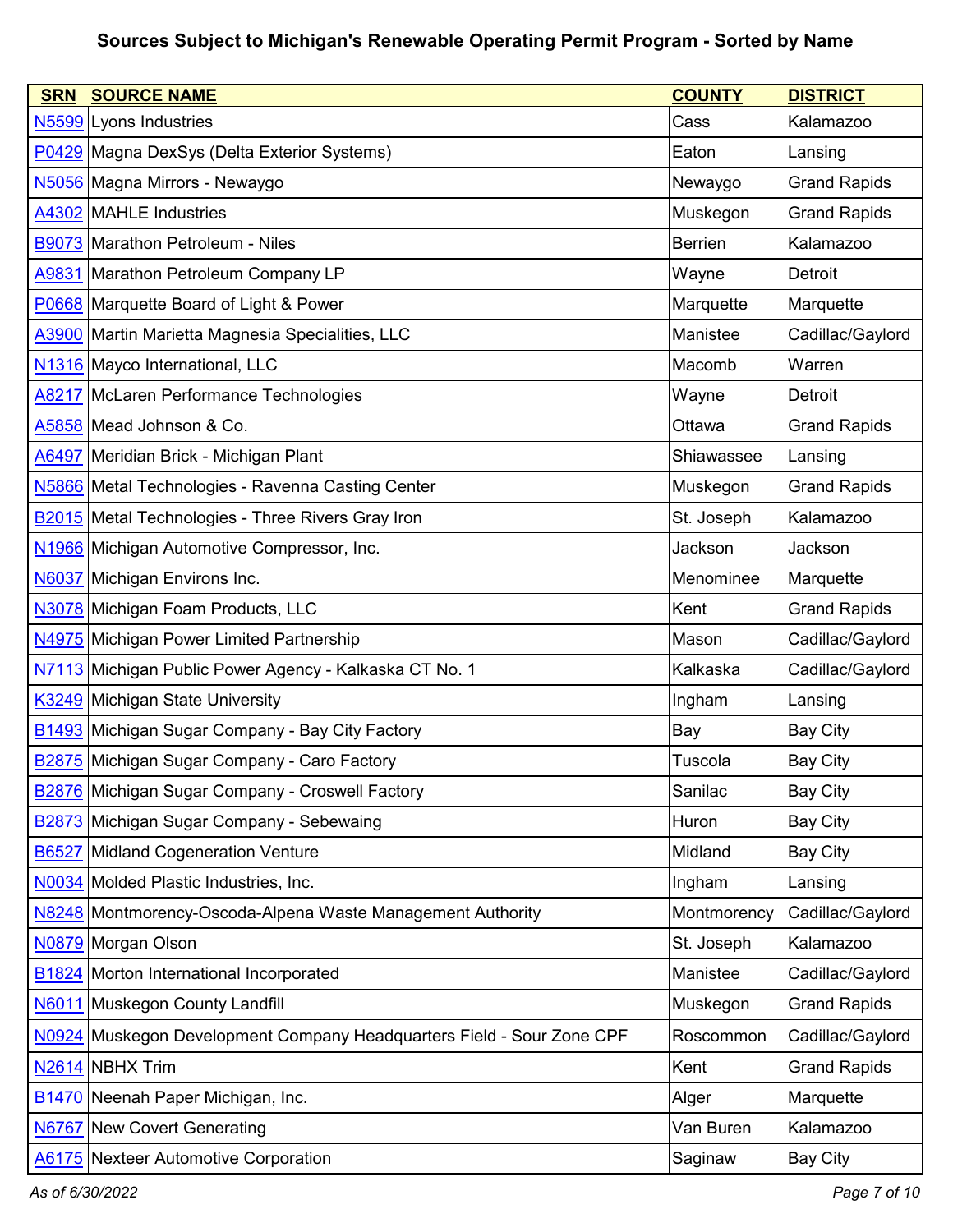| <b>SRN</b>   | <b>SOURCE NAME</b>                                                                                       | <b>COUNTY</b> | <b>DISTRICT</b>     |
|--------------|----------------------------------------------------------------------------------------------------------|---------------|---------------------|
|              | N6010 Northern Oaks Recycling and Disposal Facility                                                      | Clare         | <b>Bay City</b>     |
|              | N5656 Nylok LLC                                                                                          | Macomb        | Warren              |
|              | N6008 Oakland Heights Development, Inc.                                                                  | Oakland       | Warren              |
|              | <b>B1846 Occidental Chemical Corporation</b>                                                             | Mason         | Cadillac/Gaylord    |
|              | N5719 Orchard Hill Landfill                                                                              | Berrien       | Kalamazoo           |
|              | A0023 Otsego Paper                                                                                       | Allegan       | Kalamazoo           |
|              | N3294 Ottawa County Farms Landfill                                                                       | Ottawa        | <b>Grand Rapids</b> |
|              | <b>B2013</b> Ox Paperboard of Michigan                                                                   | St. Joseph    | Kalamazoo           |
| <b>B2024</b> | Ox Paperboard WP, LLC                                                                                    | St. Joseph    | Kalamazoo           |
|              | <b>B3692</b> Packaging Corporation of America - Filer City Mill                                          | Manistee      | Cadillac/Gaylord    |
|              | B2934 Palisades Nuclear Plant                                                                            | Van Buren     | Kalamazoo           |
|              | B3610 Pharmacia & Upjohn - Portage Road                                                                  | Kalamazoo     | Kalamazoo           |
|              | N5984 Pine Tree Acres Landfill                                                                           | Macomb        | Warren              |
|              | N5619 Pitsch Sanitary Landfill                                                                           | Ionia         | <b>Grand Rapids</b> |
|              | P0374 Plasan Carbon Composites                                                                           | Kent          | <b>Grand Rapids</b> |
|              | N7374 Plastic Plate Kraft                                                                                | Kent          | <b>Grand Rapids</b> |
|              | N6996 Poet Biorefining - Caro, LLC                                                                       | Tuscola       | <b>Bay City</b>     |
|              | B <sub>1548</sub> Post Foods                                                                             | Calhoun       | Kalamazoo           |
|              | N5940 PotlatchDeltic Land & Lumber, LLC                                                                  | Marquette     | Marquette           |
|              | N6944 Pregis LLC                                                                                         | St. Clair     | Warren              |
|              | N6874 Quantum Composites Inc.                                                                            | Bay           | <b>Bay City</b>     |
|              | N7221 R.L. Adams Plastics                                                                                | Kent          | <b>Grand Rapids</b> |
|              | N7679 Rack Processing Michigan, LLC                                                                      | Kent          | <b>Grand Rapids</b> |
| N5957        | Real Alloy Recycling, Inc.                                                                               | <b>Branch</b> | Kalamazoo           |
|              | N1328 Rec Boat Holdings LLC - Cruiser Division                                                           | Wexford       | Cadillac/Gaylord    |
|              | N1470 Rec Boat Holdings LLC - Sport and Engineering                                                      | Wexford       | Cadillac/Gaylord    |
|              | N5986 Republic Services - Carleton Farms                                                                 | Wayne         | Detroit             |
| N5985        | Republic Services of Michigan IV, LLC - Whitefeather Landfill and Energy<br>Developments Pinconning, LLC | Bay           | <b>Bay City</b>     |
|              | N7762 Richfield Landfill, Inc.                                                                           | Genesee       | Lansing             |
| N5831        | Riverside - Wilderness CO2 & Hayes 29 CPF                                                                | Otsego        | Cadillac/Gaylord    |
|              | M4469 Riverview Energy Systems                                                                           | Wayne         | Detroit             |
|              | B5854 Romeo RIM, Inc.                                                                                    | Macomb        | Warren              |
|              | M4780 Roush Industries                                                                                   | Wayne         | Detroit             |
|              | N6009 Sauk Trail Hills Development                                                                       | Wayne         | Detroit             |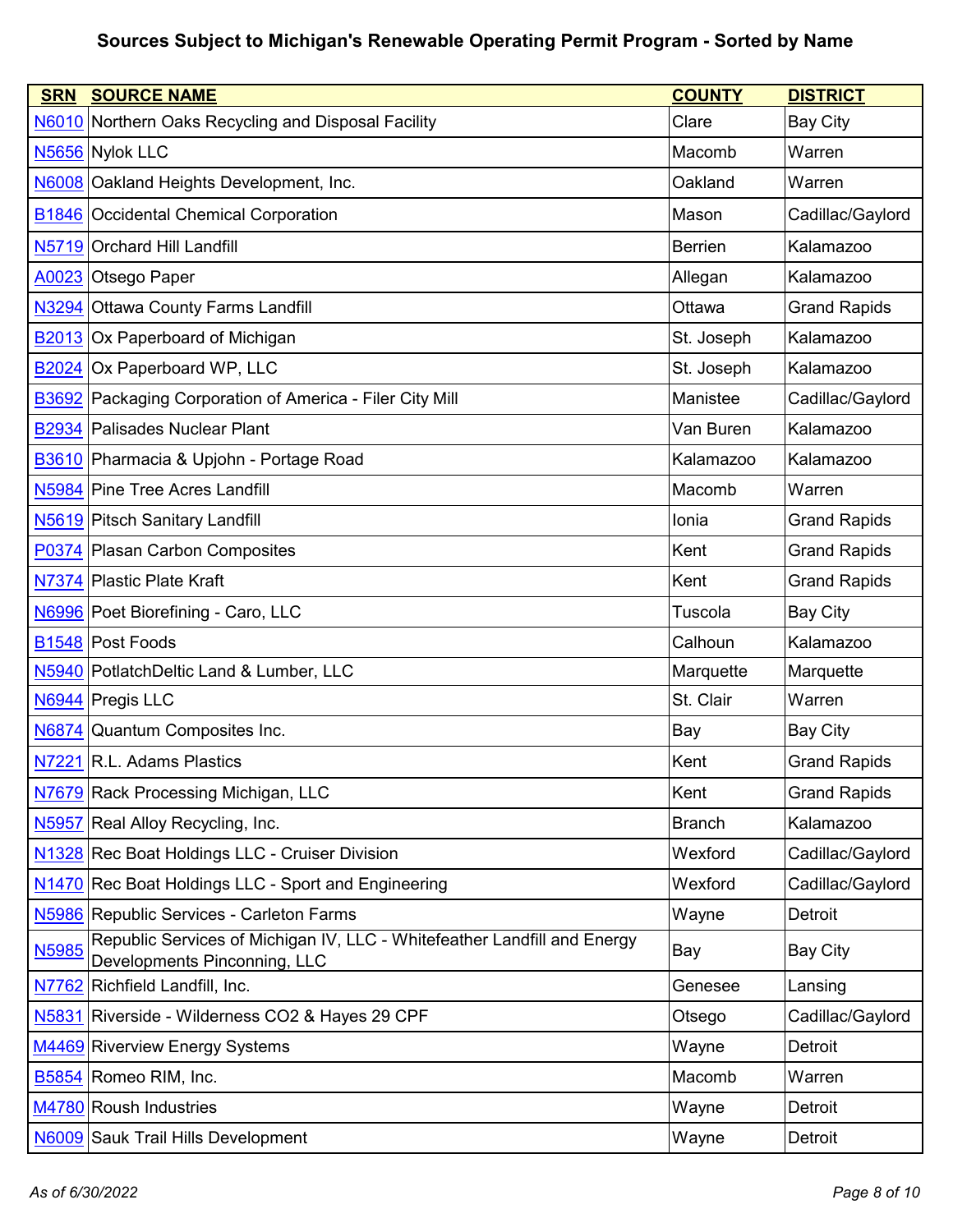| <b>SRN</b>        | <b>SOURCE NAME</b>                                                | <b>COUNTY</b>    | <b>DISTRICT</b>     |
|-------------------|-------------------------------------------------------------------|------------------|---------------------|
|                   | <b>B8786 Sekisui America Voltek Division</b>                      | <b>Branch</b>    | Kalamazoo           |
|                   | N7707 Shelby Foam Systems                                         | Macomb           | Warren              |
| B7711             | <b>Sherwin Williams Company</b>                                   | Allegan          | Kalamazoo           |
| <b>N6207</b>      | <b>Smiths Creek Landfill</b>                                      | St. Clair        | Warren              |
|                   | N5432 Southeast Berrien County Landfill                           | <b>Berrien</b>   | Kalamazoo           |
| <b>B1559</b>      | St. Marys Cement Charlevoix Plant                                 | Charlevoix       | Cadillac/Gaylord    |
|                   | <b>B2363</b> Standard Coating Inc.                                | Oakland          | Warren              |
| <b>N0677</b>      | Steelcase - Kentwood Complex                                      | Kent             | <b>Grand Rapids</b> |
| <b>B7287</b>      | <b>Sturgis Municipal Power</b>                                    | St. Joseph       | Kalamazoo           |
|                   | M4854 Sumpter Generating Plant First Energy                       | Wayne            | Detroit             |
|                   | N1685 TES Filer City Station                                      | Manistee         | Cadillac/Gaylord    |
| A4033             | The Dow Chemical Company                                          | Midland          | <b>Bay City</b>     |
|                   | M0675 The Regents of the University of Michigan                   | Washtenaw        | Jackson             |
| N0854             | TI Group Automotive Systems LLC                                   | Tuscola          | <b>Bay City</b>     |
| B6619             | Tiara Divisions of S2 Yachts                                      | Allegan          | Kalamazoo           |
| B4885             | <b>Tilden Mining Company</b>                                      | Marquette        | Marquette           |
| N2610             | Toefco Engineered Coating Systems, Inc.                           | <b>Berrien</b>   | Kalamazoo           |
| P0708             | Toefco Engineered Coating Systems, Inc.                           | <b>Berrien</b>   | Kalamazoo           |
|                   | N2915 Toyota Motor North America R & D                            | Washtenaw        | Jackson             |
| <b>N6007</b>      | Tri-City Recycling and Disposal Facility (RDF)                    | Sanilac          | <b>Bay City</b>     |
| P <sub>1025</sub> | <b>Trinseo LLC</b>                                                | Midland          | <b>Bay City</b>     |
| <b>B5462</b>      | Tuscola Energy- Rich Field Gas Plant                              | Lapeer           | Lansing             |
|                   | <b>B3518</b> United States Gypsum                                 | Wayne            | Detroit             |
| N7256             | Universal Coating, Inc.                                           | Genesee          | Lansing             |
| P0796             | Upper Michigan Energy Resources - A.J. Mihm Generating Station    | Baraga           | Marquette           |
| P0797             | Upper Michigan Energy Resources - F.D. Kuester Generating Station | Marquette        | Marquette           |
| A7809             | US Steel Great Lakes Works                                        | Wayne            | Detroit             |
| N8151             | Vector Pipeline - Athens Compressor Station                       | Calhoun          | Kalamazoo           |
| <b>N6838</b>      | Vector Pipeline L.P., Highland Compressor Station                 | Oakland          | Warren              |
| N7624             | Vector Pipeline L.P., Washington Compressor Station               | Macomb           | Warren              |
| N <sub>5910</sub> | Venice Park RDF                                                   | Shiawassee       | Lansing             |
| A5764             | Ventra Evart, LLC                                                 | Osceola          | Cadillac/Gaylord    |
| N7413             | Ventra Fowlerville LLC                                            | Livingston       | Lansing             |
| B7192             | Verso Quinnesec, LLC                                              | <b>Dickinson</b> | Marquette           |
|                   | <b>B2838</b> Vicinity Energy Grand Rapids LLC                     | Kent             | <b>Grand Rapids</b> |